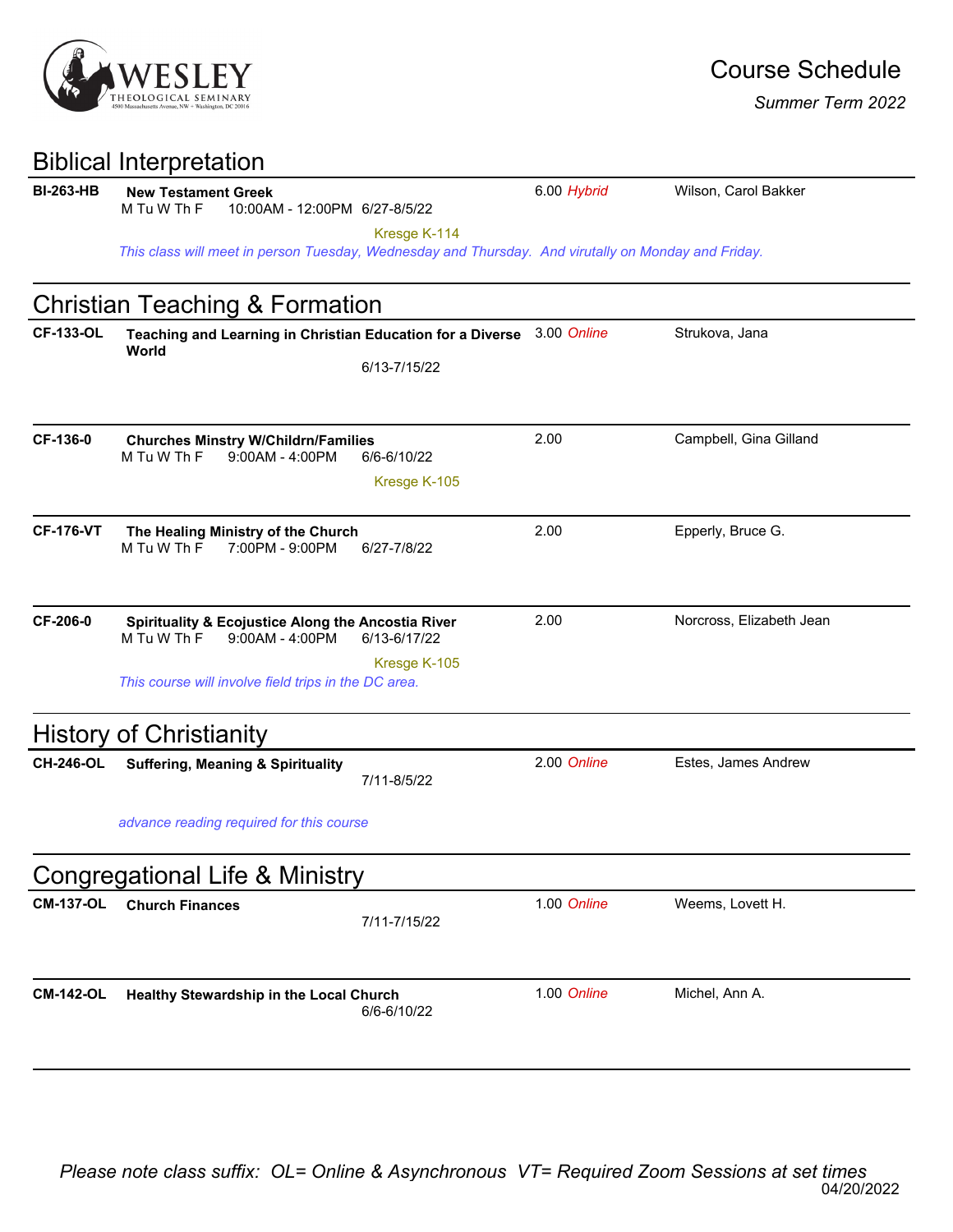

| <b>CM-147-VT</b> | <b>Good News Through Community Economic Development</b><br>Tu W Th<br>6:00PM - 9:00PM                                                                                                                                                                                         | 6/28-7/28/22                 | 2.00                   | Kresta, Dave             |
|------------------|-------------------------------------------------------------------------------------------------------------------------------------------------------------------------------------------------------------------------------------------------------------------------------|------------------------------|------------------------|--------------------------|
| <b>CM-154-OL</b> | <b>Ministry in Rural Context</b>                                                                                                                                                                                                                                              | 7/5-8/5/22                   | 2.00 Online            | Lemaster-Smith, Jonathan |
| <b>CM-251-K</b>  | Polity of the United Methodist Church<br>Tu W Th F<br>$9:00AM - 4:00PM$<br>This course is taught in the Korean language.                                                                                                                                                      | 7/26-7/29/22<br>Kresge K-106 | 2.00                   | Chang, Paul              |
| <b>CM-251-VT</b> | Polity of the United Methodist Church<br>M Tu W Th F<br>$9:00AM - 4:00PM$                                                                                                                                                                                                     | 7/18-7/22/22                 | 2.00                   | Parks, Lewis A.          |
| <b>CM-270-VT</b> | The Praxis of Holistic Evangelism<br>Tu<br>6:30PM - 9:00PM                                                                                                                                                                                                                    | 5/17-6/7/22                  | 3.00                   | Miller, Heidi            |
| <b>CM-531-HB</b> | Samuel Dewitt Proctor Institute for Child Advocacy Ministry 2.00 Hybrid                                                                                                                                                                                                       | 6/25-7/21/22                 |                        | Parrish, Lorena          |
|                  | pre- conference Zoom class meetings on Saturday June 25 and July 9, 10:00 am - 12:30pm. The course will<br>be Hybrid with an opportunity to join both via Zoom and in-person. Student are responsible for their own<br>travel costs. childrensdefense.org/proctor-event-page/ |                              |                        |                          |
|                  | Ethics & Public Theology                                                                                                                                                                                                                                                      |                              |                        |                          |
| EP-498-0         | Nces: Advocacy and Action in the Public Square<br>M Tu W Th F<br>$9:00AM - 4:00PM$                                                                                                                                                                                            | 5/23-5/27/22<br>Kresge K-106 | 2.00                   | Parrish, Lorena          |
|                  | <b>Practice in Ministry &amp; Mission</b>                                                                                                                                                                                                                                     |                              |                        |                          |
| MM-347-0         | <b>Summer PMM I</b>                                                                                                                                                                                                                                                           | 6/19-8/21/22                 | 2.00<br>Pass/Fail Only | Works, Nick J.           |
|                  | Prereq: MM-101 and -102, completion of Ministry and Social Sciences req., and 30 credit hours of total study                                                                                                                                                                  |                              |                        |                          |
| MM-348-0         | <b>Summer PMM II</b>                                                                                                                                                                                                                                                          | 6/19-8/21/22                 | 2.00<br>Pass/Fail Only | Works, Nick J.           |
|                  | Prereq: MM-347 or MM-311/MM-312                                                                                                                                                                                                                                               |                              |                        |                          |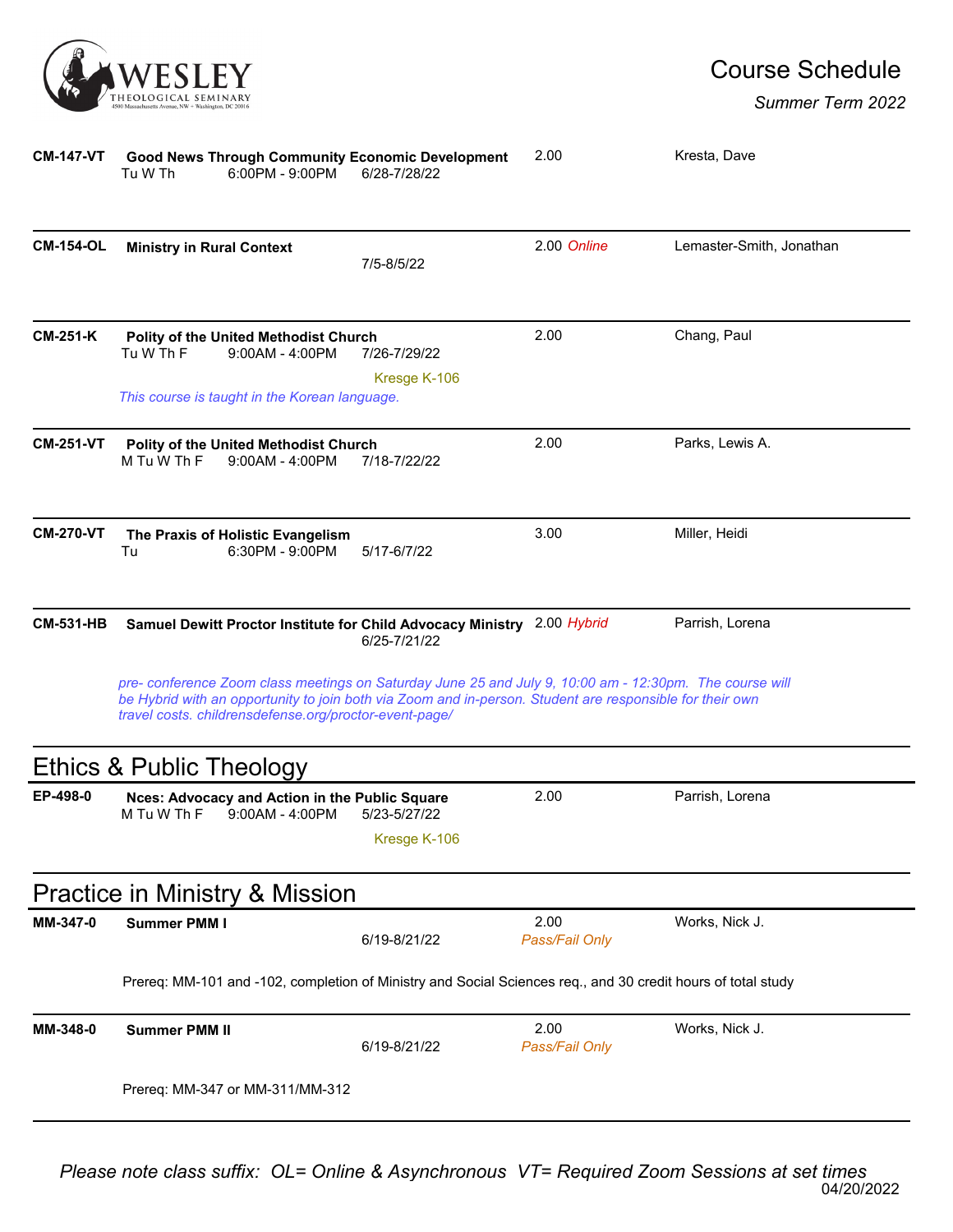

## Course Schedule

| MM-350-0         | <b>PMM: Intercultural Immersion</b>                                                                  | 5/23-7/1/22                  | 2.00<br>Pass/Fail Only | Works, Nick J.         |
|------------------|------------------------------------------------------------------------------------------------------|------------------------------|------------------------|------------------------|
|                  | Prereq: Completion of 30 credit hours.                                                               |                              |                        |                        |
|                  | Pastoral Care & Counseling                                                                           |                              |                        |                        |
| PC-201-0         | Introduction to Chaplaincy: An Overview<br>M Tu W Th F<br>$9:00AM - 4:00PM$                          | 7/11-7/15/22<br>Kresge K-105 | 2.00                   | Primer, Terry-Thomas   |
| <b>PC-226-VT</b> | <b>Spirituality of Pastoral Care and Counseling</b><br>M Tu W Th F<br>10:00AM - 12:00PM 7/18-7/22/22 |                              | 2.00                   | Koppel, Michael S.     |
|                  | <b>Limited Enrollment: 20</b>                                                                        |                              |                        |                        |
| PC-491-0         | <b>Clinical Pastoral Education 0.5 Unit</b>                                                          | 5/23-7/1/22                  | 3.00<br>Pass/Fail Only |                        |
|                  | Prereq: PC-101 or PC-111                                                                             |                              |                        |                        |
| PC-493-0         | <b>Clinical Pastoral Education 1.0 Unit</b>                                                          | 5/23-7/1/22                  | 6.00<br>Pass/Fail Only |                        |
|                  | Prereq: PC-101 or PC-111                                                                             |                              |                        |                        |
|                  | <b>Preaching and Worship</b>                                                                         |                              |                        |                        |
| PW-301-0         | <b>Pastoral Liturgics Practicum</b><br>M Tu W Th F<br>9:00AM - 4:00PM                                | 6/20-6/24/22                 | 2.00                   | Campbell, Gina Gilland |
|                  | Prereq: Introduction to Corporate Worship<br><b>Limited Enrollment: 20</b>                           | Trott T-102 Oxnam Chapel     |                        |                        |
| <b>PW-340-0</b>  | <b>Preaching Practicum: Preaching for Sunday Worship</b><br>M Tu W Th F<br>9:00AM - 4:00PM           | 7/18-7/22/22                 | 2.00                   | Cope, Jan Naylor       |
|                  | Prereq: Foundations of Preaching<br><b>Limited Enrollment: 12</b>                                    | Trott T-102 Oxnam Chapel     |                        |                        |
|                  | Religion and the Arts                                                                                |                              |                        |                        |
| RA-175-0         | <b>Biblical Storytelling</b><br>M Tu W Th F<br>9:00AM - 4:00PM                                       | 6/6-6/10/22                  | 2.00                   | Radosevic, Tracy A.    |
|                  |                                                                                                      | Kresge K-101 Elderdice Hall  |                        |                        |
| <b>RA-191-VT</b> | T.S. Eliot & the Search for God<br>7:00PM - 9:00PM<br>M Tu W Th F                                    | 6/17-6/27/22                 | 2.00                   | Davis, Deryl A.        |